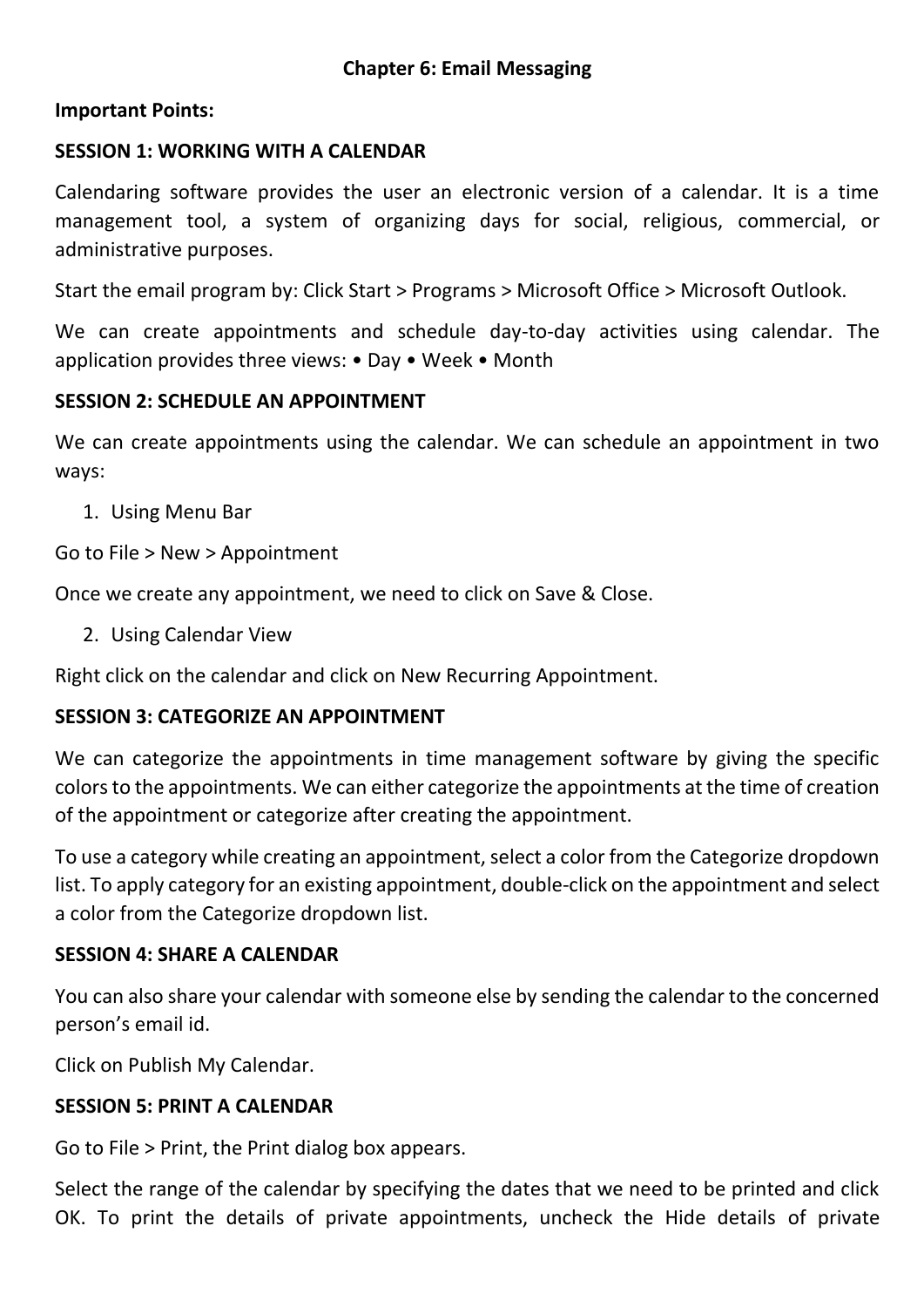appointments check box. To print non-adjacent days, change to Week or Month view and then select the days you want to print, and then click File > Print.

# **SESSION 6: CREATING A MEETING REQUEST**

A meeting is an appointment to which we invite people or reserve resources for (meeting hall, equipment etc.). Go to File > New > Meeting Request

## **SESSION 7: RESPOND TO A MEETING REQUEST**

Open the email application to view the request. To respond, select Accept, Tentative, Decline or Propose New Time options.

# **SESSION 8: CREATE AND EDIT A TASK**

Tasks refers to actions that can be performed by a user; tasks may include action items such as booking a conference room, booking tickets, reminder for a task completion itself, etc.

Go to File > New > Task, a Task window will be displayed.

Once we have entered the details click Save & Close at the top of the page.

### **SESSION 9: CREATE AND EDKIT A NOTE**

Notes are short text messages that can be used for taking quick notes. We can create notes in the calendar software. Go to File > New > Note

### **SESSION 10: CREATE AND EDIT A JOURNAL ENTRY**

Journal entry creates a timeline of transactions that can be linked to a contact. A transaction might be an email, task, appointment etc. The following activities can be automatically recorded: • Emails Sent & Received • Telephone calls • Meeting requests & responses • Office documents you manage

Notice the following items that are displayed:

• Document file name and path • Created time and date • Duration (Amount of time spent on that document) • Shortcut to the document itself! (Double-clicking the shortcut will open the document)

Notice the following items that are displayed: • Mail Subject • Timestamp (time and date) • Shortcut to the mail itself! (Double-clicking the shortcut will open the mail)

### **EXCERCISES**

Fill in the blanks:

- 1. **Time Management** is the act of planning to stay organized that will result in increased efficiency and productivity.
- 2. A **Calendar** software provides the user an electronic version of a calendar.
- 3. The three view supported by a calendaring software are **Day, View & Month.**
- 4. The two ways to schedule an appointment are: **Using Menu Bar & Using Calendar View.**